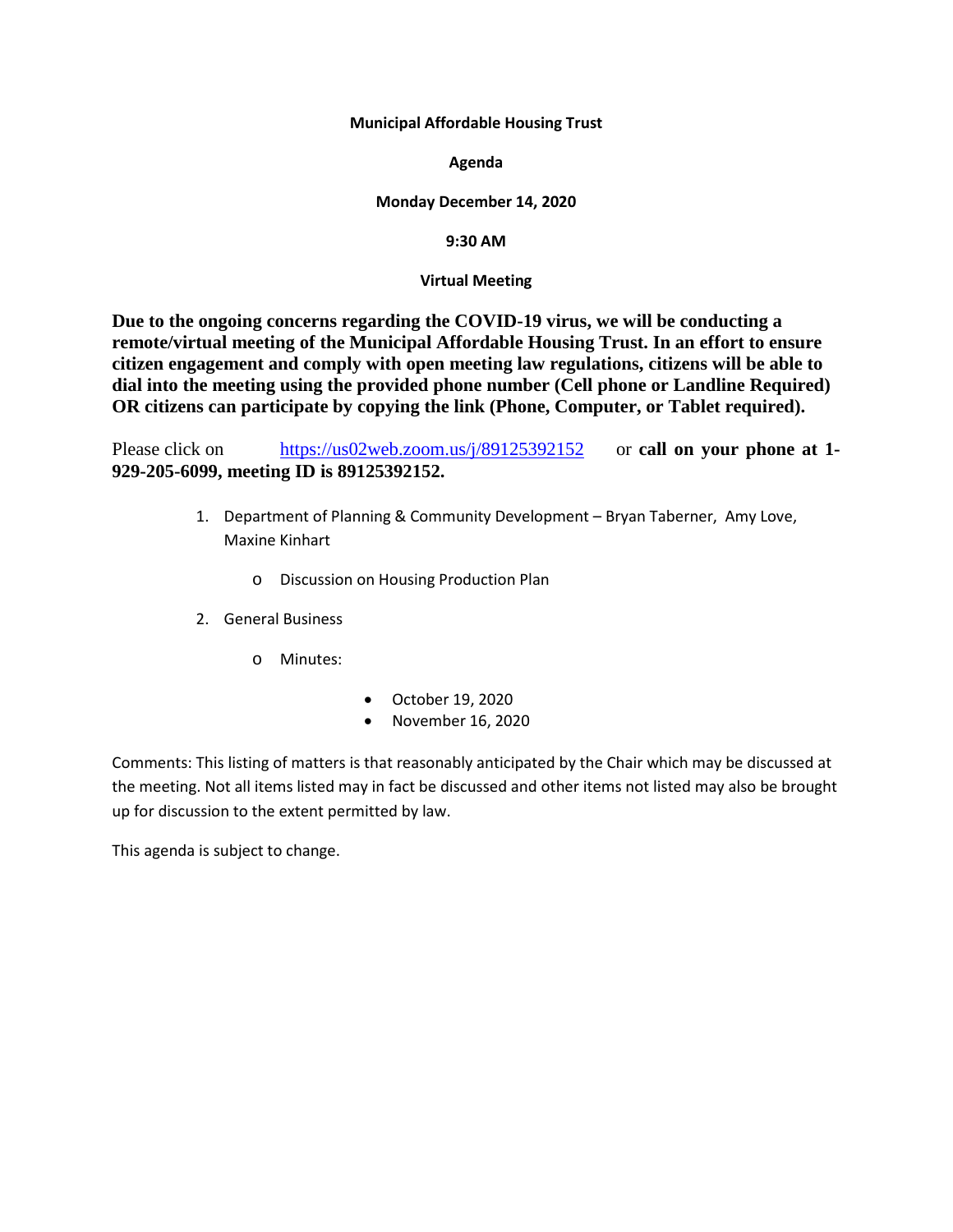# **Franklin Municipal Affordable Housing Trust**

### **December 14, 2020 Meeting**

Affordable Housing Production Plan 2021 Update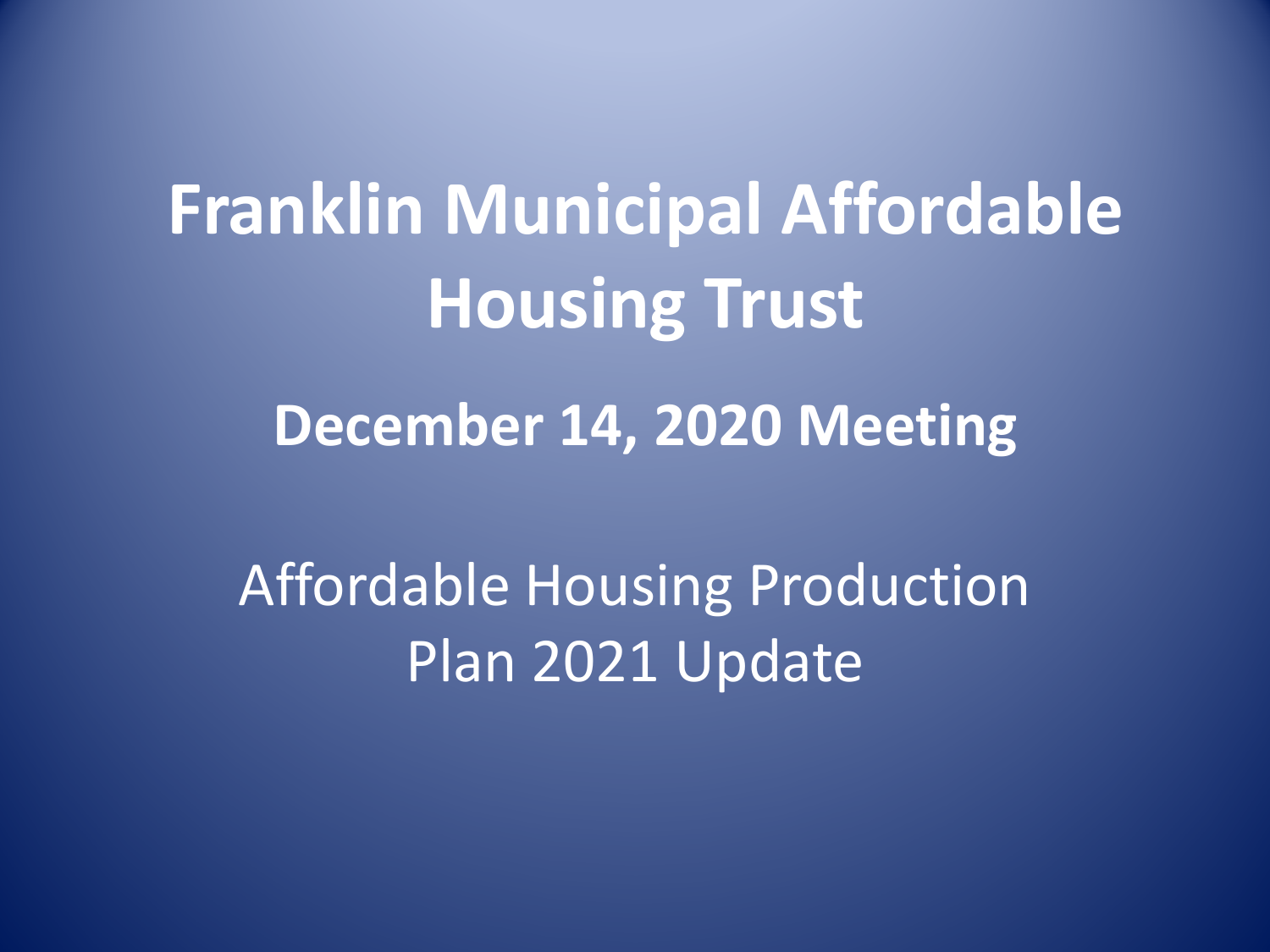## **Update Developed In House With DPCD Staff**

- Bryan Taberner, Director
- Amy Love, Town Planner
- Maxine Kinhart, Assistant to DPCD Director

### Data Currently Being Updated

- DPCD SHI Assessment (Dec. 2020)
- MAPC Provided Updated Data in 2017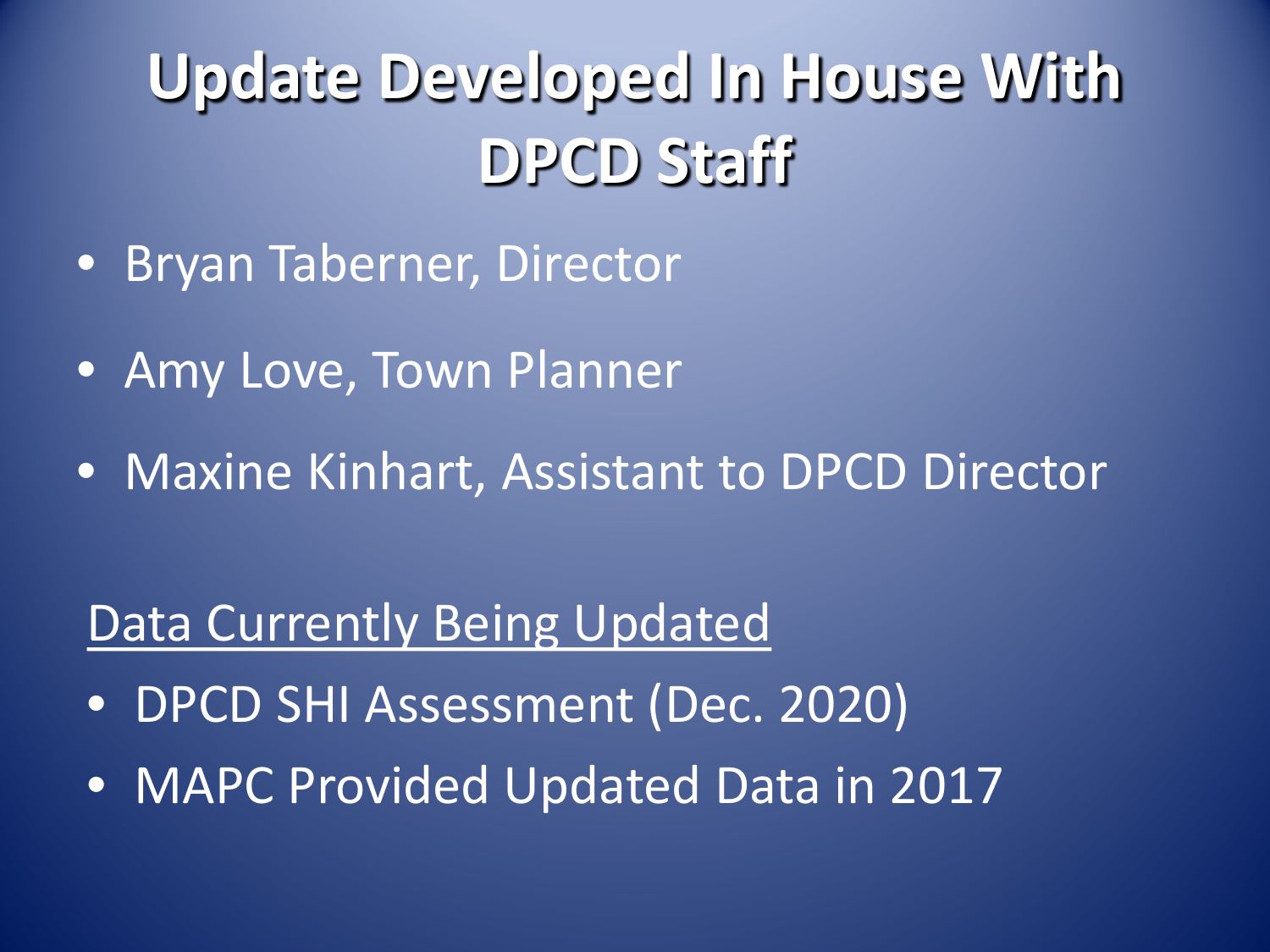#### **Total and SHI Residential Units**

#### 2020 Housing Production Assessment

| MA DHCD SHI - Nov. 2019                                                                                                                |                              | <b>Housing</b><br><b>Units</b> | 10%   |                  | <b>SHI Units % SHI Units</b>     | SHI Units ><br>or $< 10%$ |                                                                                                                                                              |
|----------------------------------------------------------------------------------------------------------------------------------------|------------------------------|--------------------------------|-------|------------------|----------------------------------|---------------------------|--------------------------------------------------------------------------------------------------------------------------------------------------------------|
|                                                                                                                                        | 2010 Census                  | 11,350                         | 1,135 | 1,356            | 11.95%                           | 221                       |                                                                                                                                                              |
| <b>Estimated Current Number of</b>                                                                                                     |                              | <b>Housing</b><br>Units        | 10%   | <b>SHI Units</b> | Percent SHI SHI Units ><br>Units | or $< 10%$                |                                                                                                                                                              |
| <b>Housing Units</b>                                                                                                                   | 2010<br>2011<br>2012         | 61<br>31<br>57                 |       |                  |                                  |                           | Includes 2 small multifamily projects                                                                                                                        |
| 1,271 housing units added in 10 years,<br>representing a 11.1% increase.                                                               | 2013<br>2014<br>2015<br>2016 | 134<br>183<br>48<br>35         |       |                  |                                  |                           | Includes 86 units at 656 King Street<br>Includes 136 units at 485 E. Central<br>Includes 4 units at 21 Plain Street<br>Includes 7 units at 37 E. Central St. |
| If housing development continues at<br>same rate, in 10 years the Town will<br>need at least 45 SHI units to stay over<br>10% in 2030. | 2017<br>2018<br>2019         | 316<br>52<br>354               |       |                  |                                  |                           | Includes 280 units at Weston Woods                                                                                                                           |
|                                                                                                                                        | <b>Current Estimate*</b>     | 12,621                         | 1,262 | 1,356            | 10.74%                           | 94                        |                                                                                                                                                              |

Notes:

г

Current SHI units from November 21, 2019 DHCD SHI Report.

Estimated number of current housing units based on 2010 Census and Building Permits issued over 10 year period.

#### SHI Units permitted but not constructed:

| Franklin Ridge                 | 60 |                               |
|--------------------------------|----|-------------------------------|
| Madalene Village               | 8  | 32 Condos, 8 Affordable       |
| <b>Chestnut Senior Village</b> | 27 | (27 apartments, 4 affordable) |
| Total                          | 95 |                               |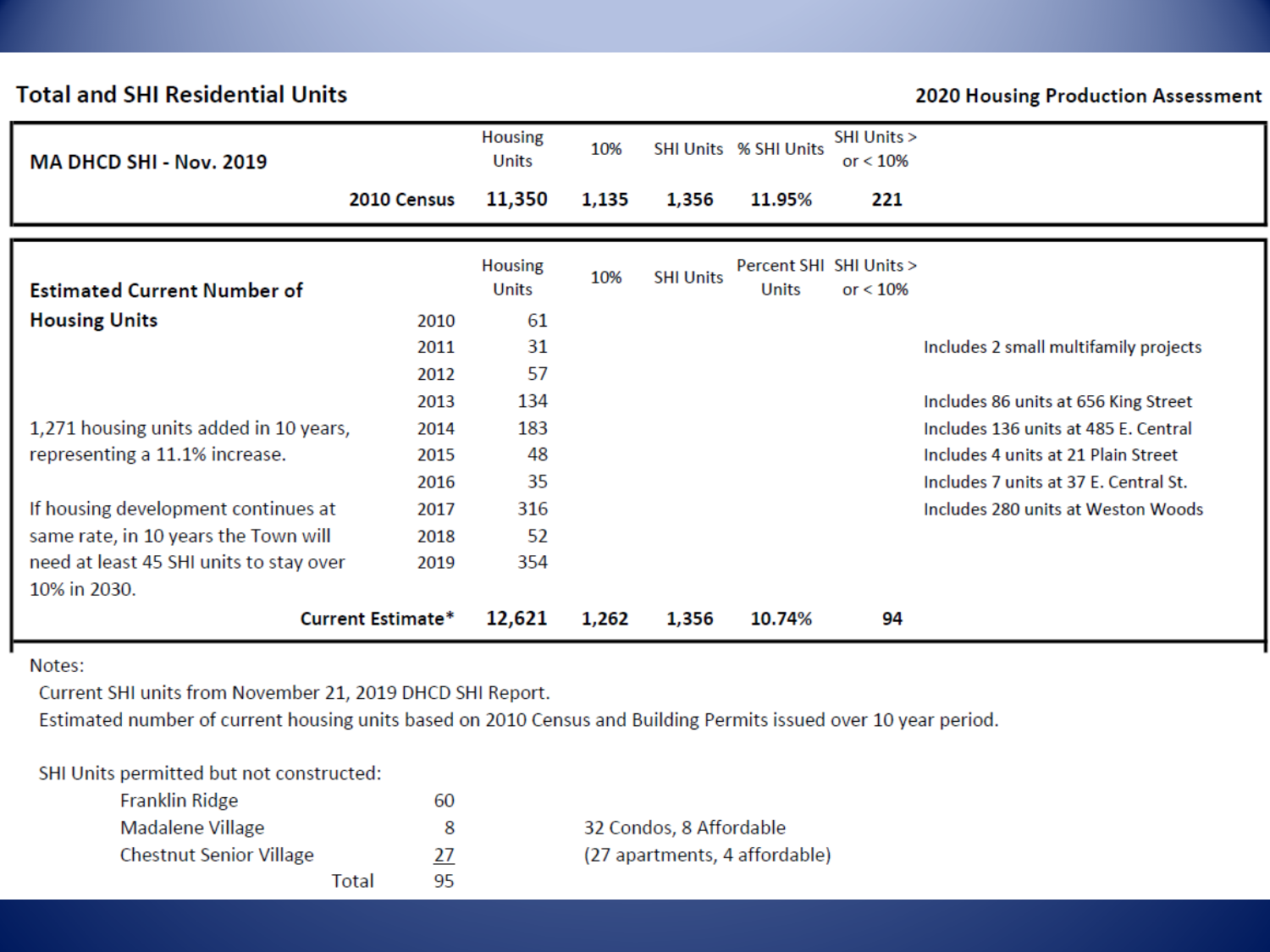## Goals & Strategies for Housing **Production**

• Goal 1: Maintain Franklin's SHI above 10% and beyond 2020

- Strategy
	- Monitor and preserve existing affordable units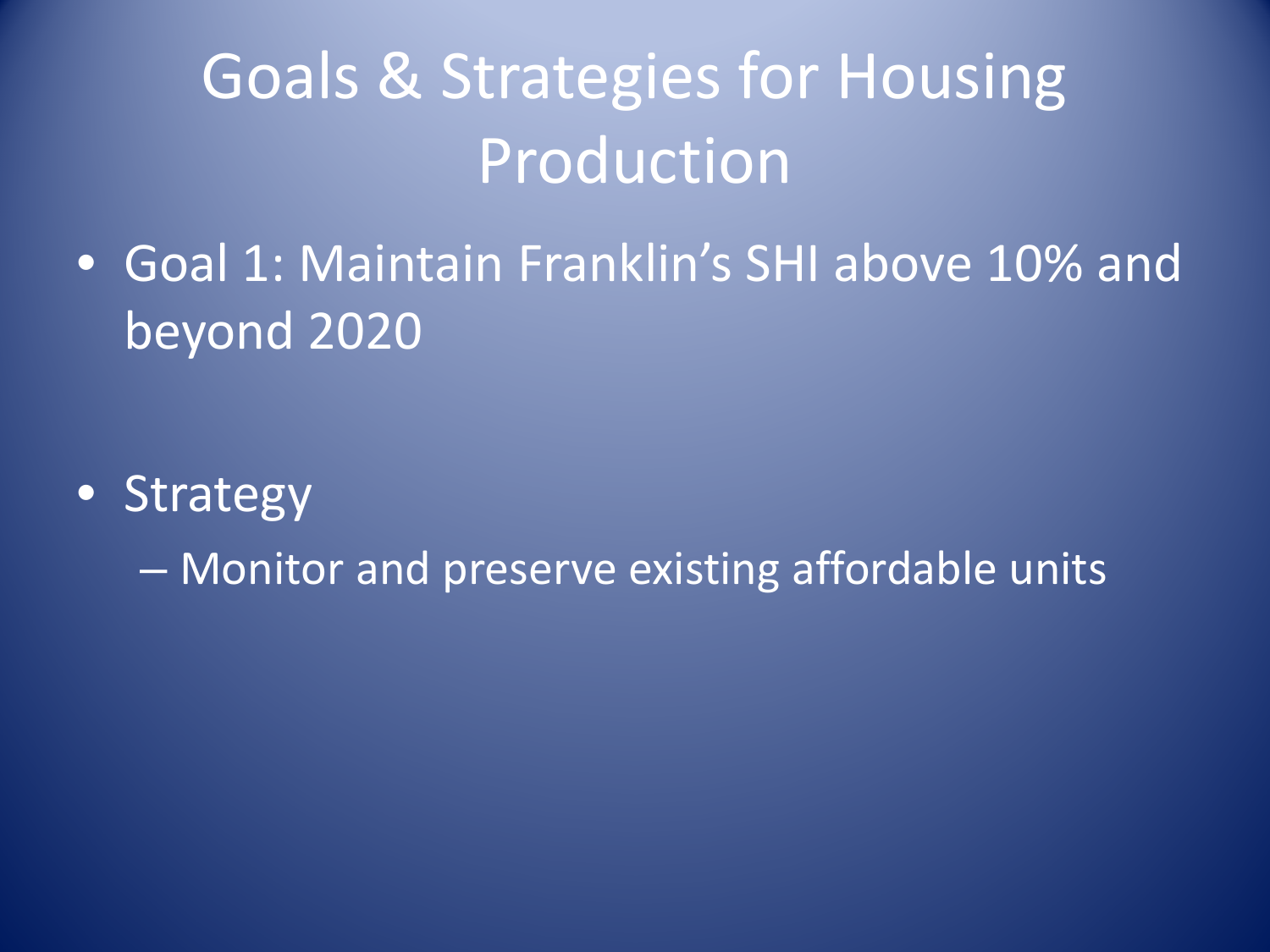## Goals & Strategies for Housing Production

- Goal 2: Increase the production of affordable housing units to meet existing and anticipated housing and employment needs
- Strategy:
	- Use Inclusionary Zoning to incentivize production of affordable units
	- Amend accessory dwelling bylaw to allow nonrelatives
	- Consider overlay districts like 40R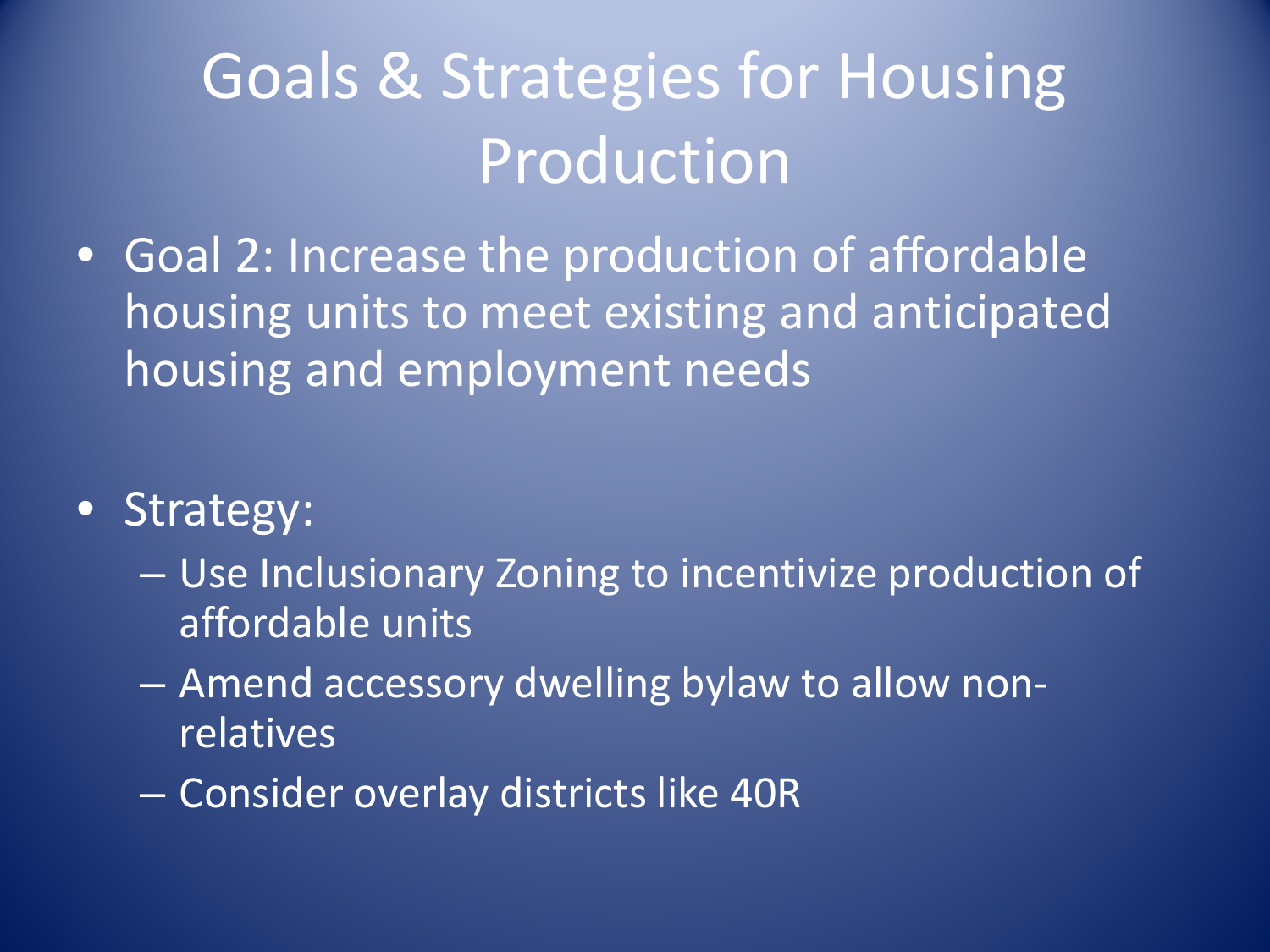## Goals & Strategies for Housing Production

- Goal 3: Increase the number of housing units affordable to Franklin's low and moderate income residents
- Strategy:
	- Encourage development of housing near public transportation
	- Consider pursuing changes to zoning in neighborhoods within a short walk of the Downtown and the Forge Park commuter rail station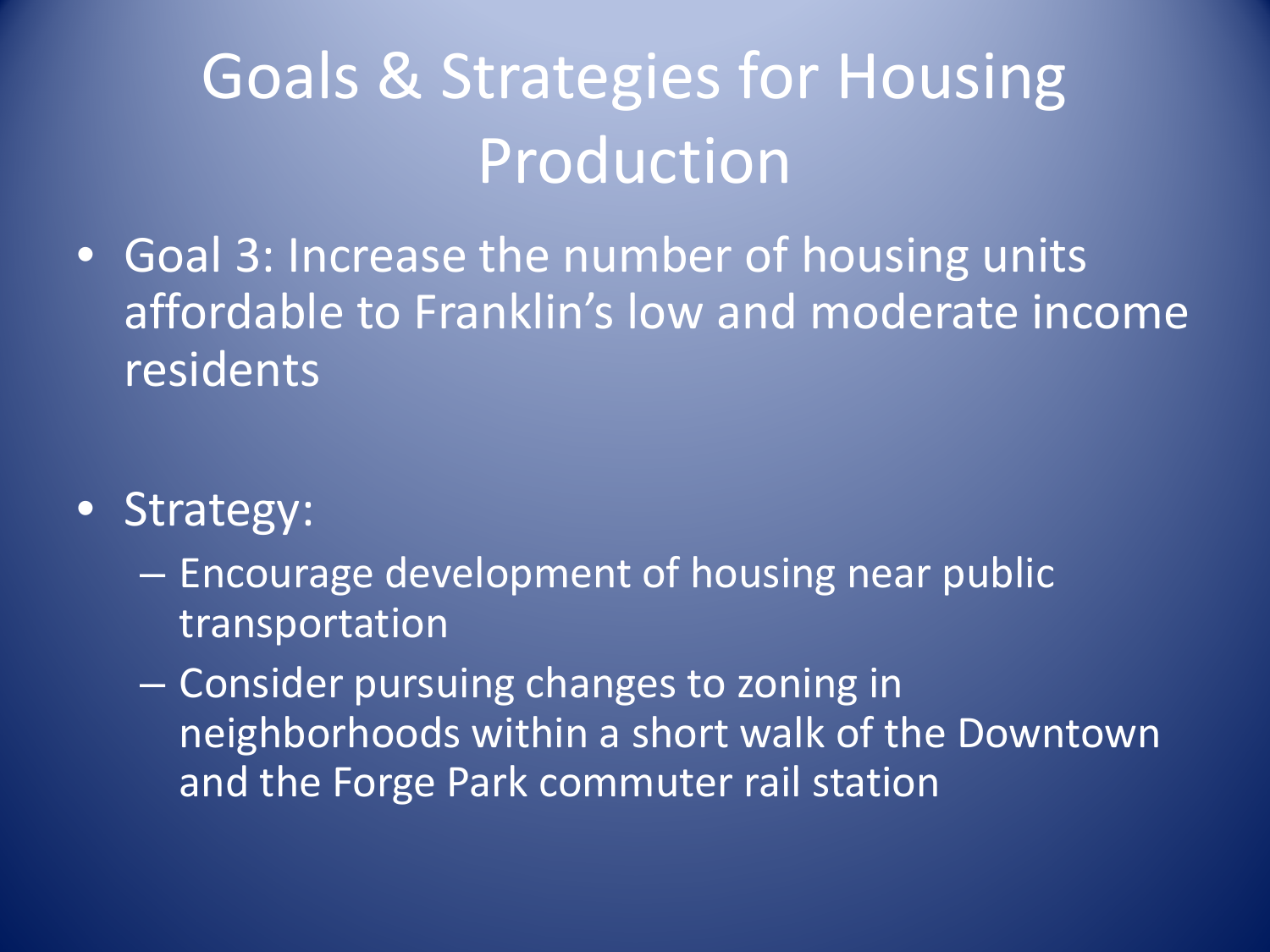## Adoption of the revised Housing Production Plan

- Plan must be adopted by the Planning board and the Town Council
- DHCD must approve the Housing Production Plan
- Franklin requests certification by DHCD for their compliance with the plan
- Town has the ability to challenge comprehensive permits as inconsistent with local needs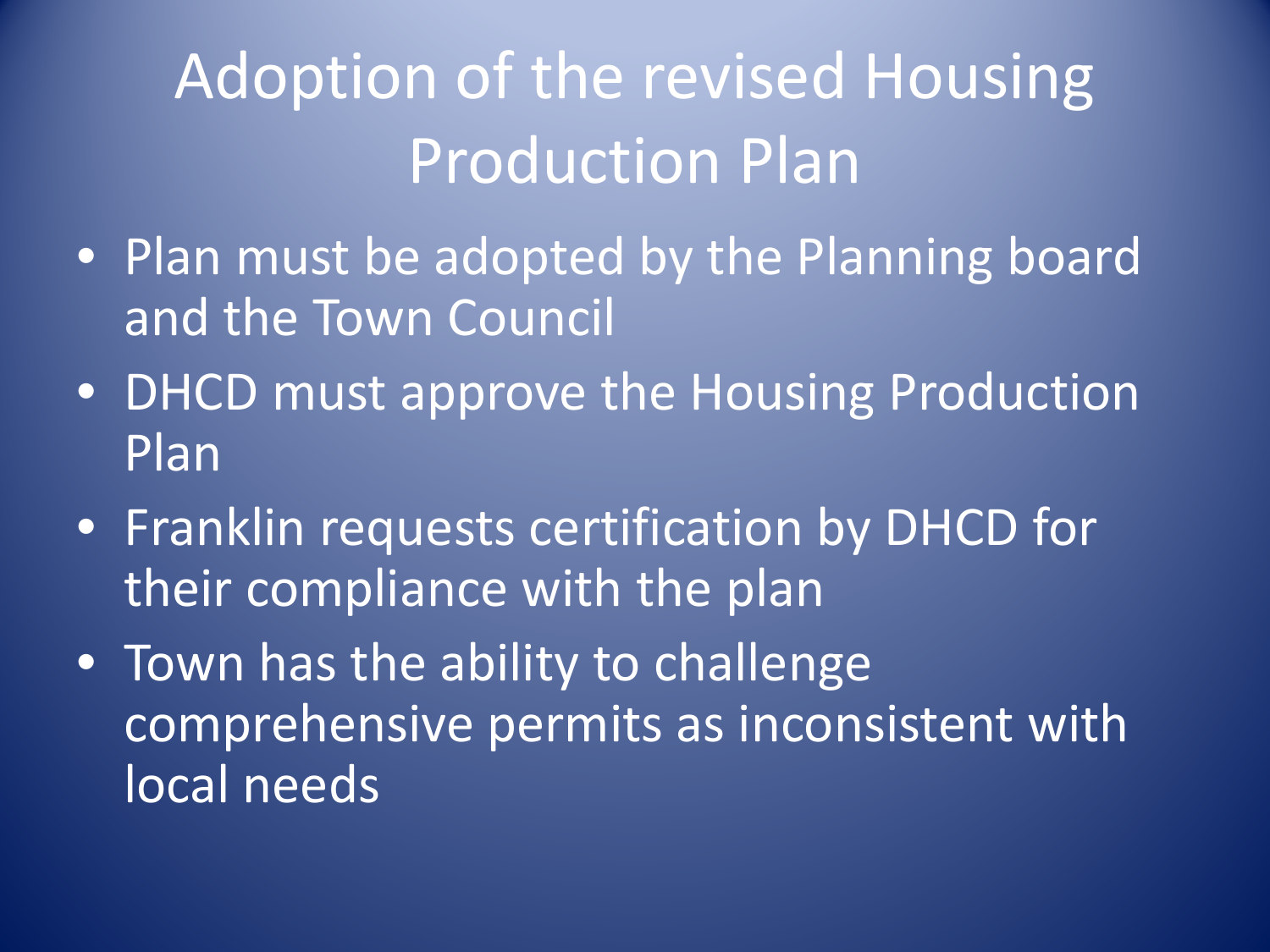Update Affordable Housing Production Plan (HPP) Public Input Process

- Public Input Requested during FMAHT Meeting - January 2021
- Draft HPP Distributed for Public Comment, February 2021
- Public Hearing on Draft HPP
- Town Council & Planning Board approvals on Final HPP, March 2021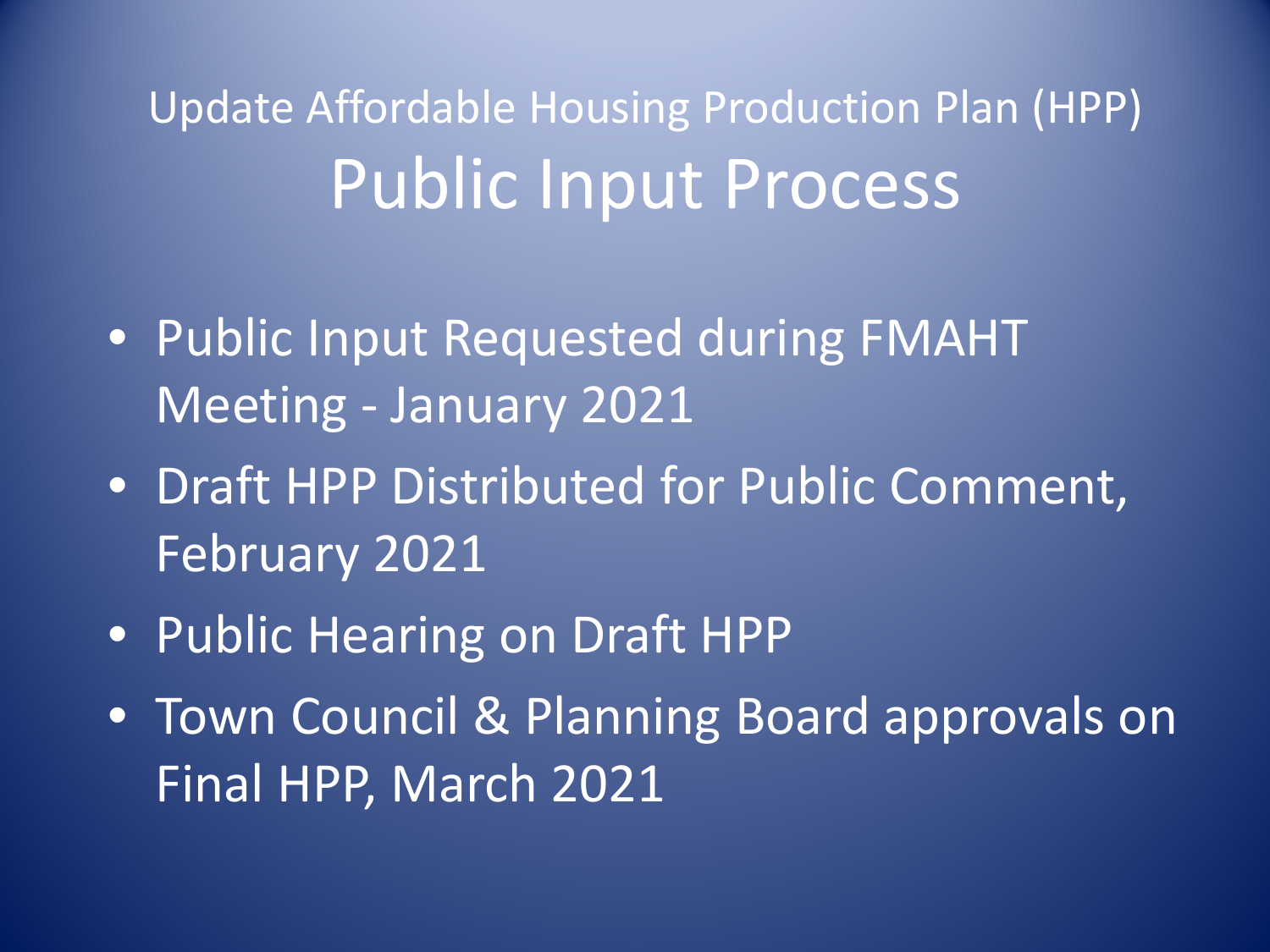#### **TOWN OF FRANKLIN MUNICIPAL AFFORDABLE HOUSING TRUST**

#### **October 19, 2020 9:30 AM Via ZOOM**

**Minutes**

**Members Present were, MaryAnn Bertone, Christopher Feeley, Jamie Hellen, Robert Keras, Maxine Kinhart, Judy Pfeffer, Christopher Vericker Others Present: Jonathan Juhl, JNJUHL and Associates; Susan Speers, Bryan Taberner, Director of Community Planning and Development; Amy Love, Town Planner**

Chair Chris Vericker called the above-captioned **Remote Access Virtual Zoom Meeting** to order this date at 9:30 AM**.**

*As stated on the agenda, due to the growing concerns regarding the COVID-19 virus, the Housing Trust will conduct a Remote Access Virtual Zoom Meeting. The Massachusetts State of Emergency and the associated state legislation allows towns to hold remote access virtual meetings during the COVID-19 pandemic crisis. In an effort to ensure citizen engagement and comply with open meeting law regulations, citizens will be able to dial into the meeting using the provided phone number, or citizens can participate by using the Zoom link also provided on the agenda.* 

#### **CPA Presentation - Susan Speers, Franklin resident and proponent for the CPA question 3 on the November 2 ballot present to discuss the CPA question and request support from the Trust.**

Adoption of the CPA will give the town the ability to protect open space, farms, and parks; establish new playgrounds, preserve the Brick School and the South Meeting house, and create affordable housing.

Adoption of the CPA means there will be a 2% surcharge on our property tax. Exemptions are the first \$100,000 in value, and an exemption for low-income households and elderly moderate-income households. The average Franklin household will pay approximately \$105 per year. The state will match the local contributions from the state CPA fund that is funded by fees paid on the transactions at the Registry of Deeds. This year the state is expected to match approximately 20% for the 177 cities and towns which have already voted CPA.

Thanks to the Trust for their support of this important legislation.

#### **Jonathan Juhl of JNJUHL & Associates was present at the meeting to present the status of Franklin Ridge Senior Housing Project.**

Have been working with a general contractor familiar with this type of project in order to get an understanding of the overall cost of the project.

Have been in talks with DHCD about the Housing Choice Initiative Program. This program offers the Town up to \$250,000 in funds to assist the Town in the development of affordable housing projects like Franklin Ridge. The Notice of Funds Availability (NOFA) will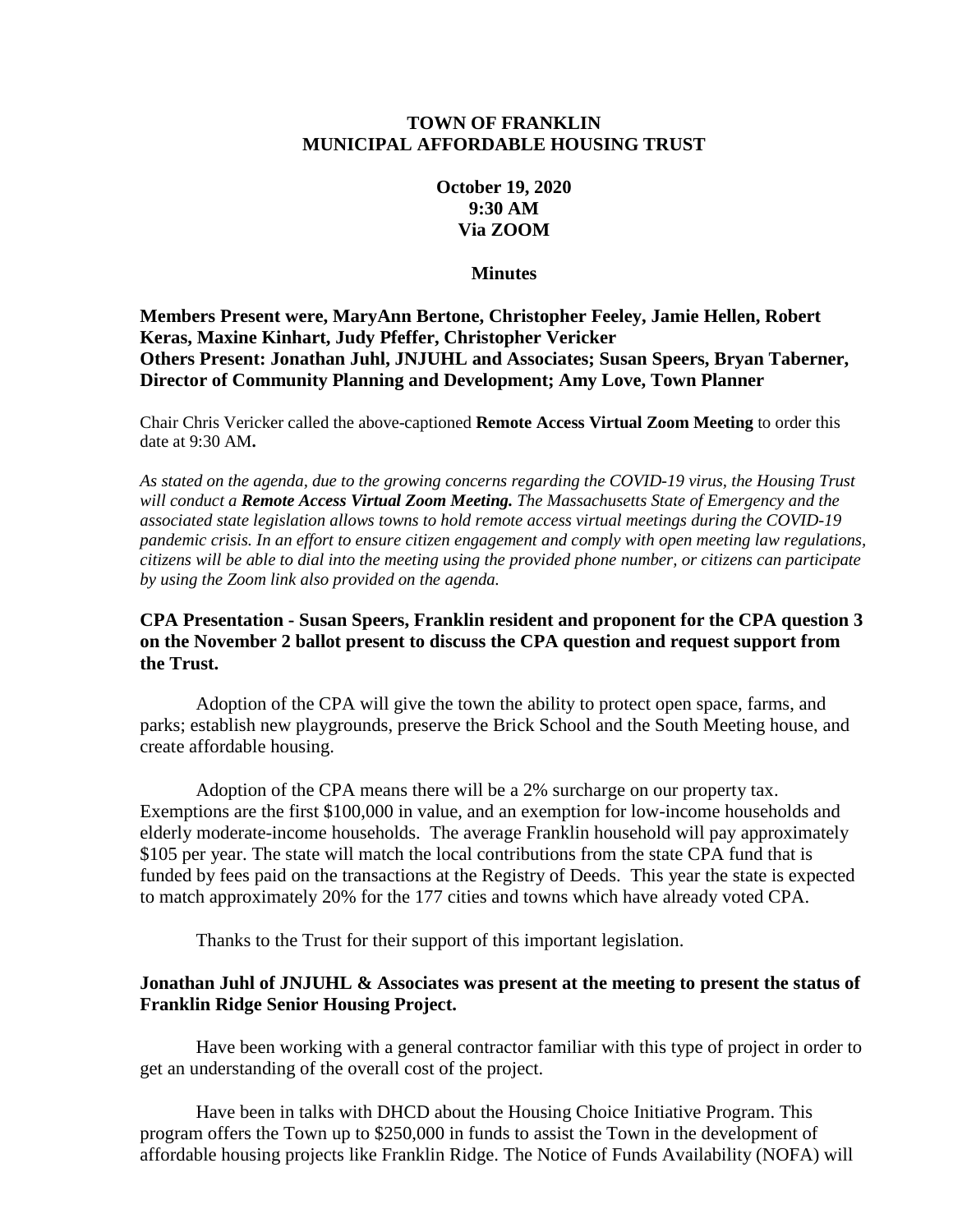be coming out in the near future. Working with Bryan Taberner for the town, who is the applying entity, looking to use these funds to fully design the new pumping station at the corner of Panther Way and Veterans Memorial Drive that will ultimately provide additional water pressure to the existing Eaton Place Project and serve the water needs of Franklin Ridge as well as potentially meeting the needs of the remaining land (Approx. 8 acres) and enhance water pressure to the Brightwood Subdivision. It is anticipated that this application would be required to be submitted early in the New Year with awards being announced in the late spring of 2021. Looking for a contribution from the Trust. \$25,000 equals 5 points on the application. **MOTION** by Feeley to give up to \$50,000 towards this project. **SECOND** by Hellen. **VOTE**: 7-0-0. Also have been working on the One-Stop Application from the Commonwealth. Application due in Feb or Mar of 2021 with awards announced in late summer of 2021. Application is approx. 60% complete.

Thanks for the continued support of the Franklin Municipal Affordable Housing Trust.

#### **Affordable Housing Update**:

Maxine updated the members on the financials: Admin account has \$22,391.77. This account receives funds from selling the affordable units (2%) and also is used when advertising units. The Affordable Housing Trust Fund has \$479,608.18 after the \$500,000 donation to the Franklin Ridge Senior Housing project.

**Housing activity**: there have been 6 refinance requests due to the favorable interest rates. The Town and the State must approve the transaction.

#### **The Subsidized Housing Inventory is steady at 11.95%.**

#### **There have been a few foreclosures**.

70 Brandywine Road – has been in foreclosure since 2012. Spoke with owner recently and they are paying the mortgage under Chapter 13.

5 Mark's way is in foreclosure. The Trust wishes to pursue this home. Maxine will research to find out the feasibility of the Trust purchasing this house.

38 Stonehedge is in foreclosure. Ben informed that the house is empty. The resale agent for this property was not having luck getting in touch with the homeowner.

Next Meeting: 11/16/2020 at 9:30 AM.

Motion to adjourn by Pfeffer, Second by M. Kinhart Vote: Unanimous

Meeting Adjourned 10:30 am.

Submitted by

Maxine Kinhart, Trustee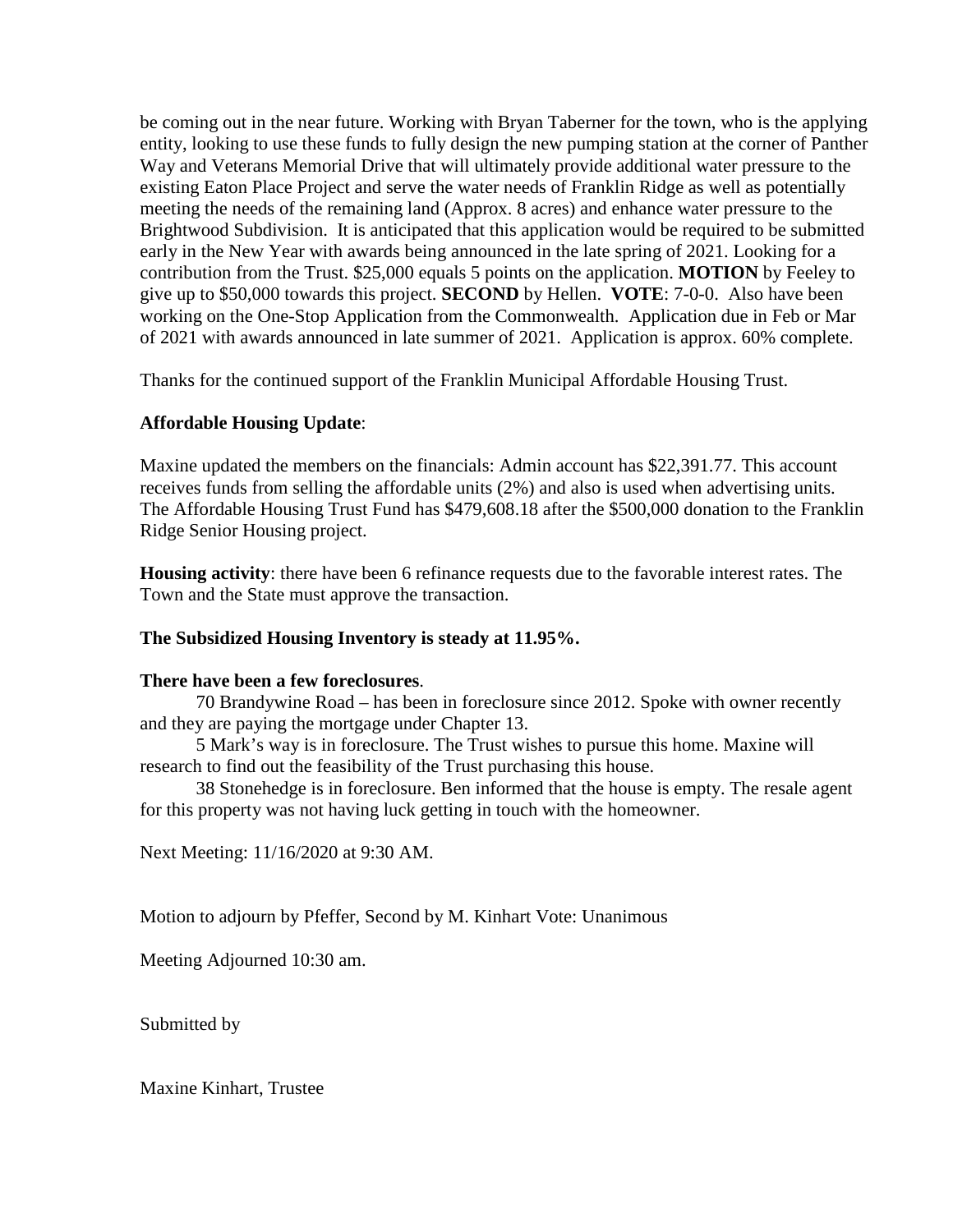#### **Municipal Affordable Housing Trust**

#### **Minutes**

#### **Monday, November 16, 2020**

#### **Virtual Meeting**

Chair Chris Vericker called the above-captioned **Remote Access Virtual Zoom Meeting** to order this date at 9:30 AM**.** Members in attendance: Jamie Hellen, Chris Feeley, MaryAnn Bertone, Judy Pfeffer, Maxine Kinhart. Members absent: Bob Keras. Also present: Amy Love, Planner; Bryan Taberner, Director of DPCD, Jon Juhl of JNJuhl & Associates

*As stated on the agenda, due to the growing concerns regarding the COVID-19 virus, the Housing Trust will conduct a Remote Access Virtual Zoom Meeting. The Massachusetts State of Emergency and the associated state legislation allows towns to hold remote access virtual meetings during the COVID-19 pandemic crisis. In an effort to ensure citizen engagement and comply with open meeting law regulations, citizens will be able to dial into the meeting using the provided phone number, or citizens can participate by using the Zoom link also provided on the agenda.* 

#### Affordable Housing Discussion

Chair Chris Vericker asked for meeting to discuss Trust finances and to get a better handle on what our commitments are and what our contingent liabilities are. Every time another opportunity gets presented to, us we need to make sure we are able to fund the current commitments. What are our commitments to Franklin Ridge? Right now we're at \$500,000 and potentially \$550,000 if we get the grant for the water pump. What are some of the other things that could happen after funding is secured, but during construction, if the project runs into cost overruns based on changes in design that we may or may not approve? Would like to know who is responsible for that? What warranties on houses we have sold are out there? It would be imprudent not to have some reserve set aside for that. Getting to the point that we need to know what are we committed to and what are our contingencies and what do we do going forward?

#### Franklin Ridge:

Jon Juhl of JNJuhl & Associates and Bryan have been working on a Housing Choice grant for the pumping station. Contingencies are put into a project like this before closing on all financing. We carry a 5% construction contingency, in this case around \$800,000 on the construction side and then on the soft side (general development side) a 3-5% contingency. Something like legal fees that exceeded what was in the budget. JNJ is responsible for that. Wouldn't look to the town for that. Never have had a problem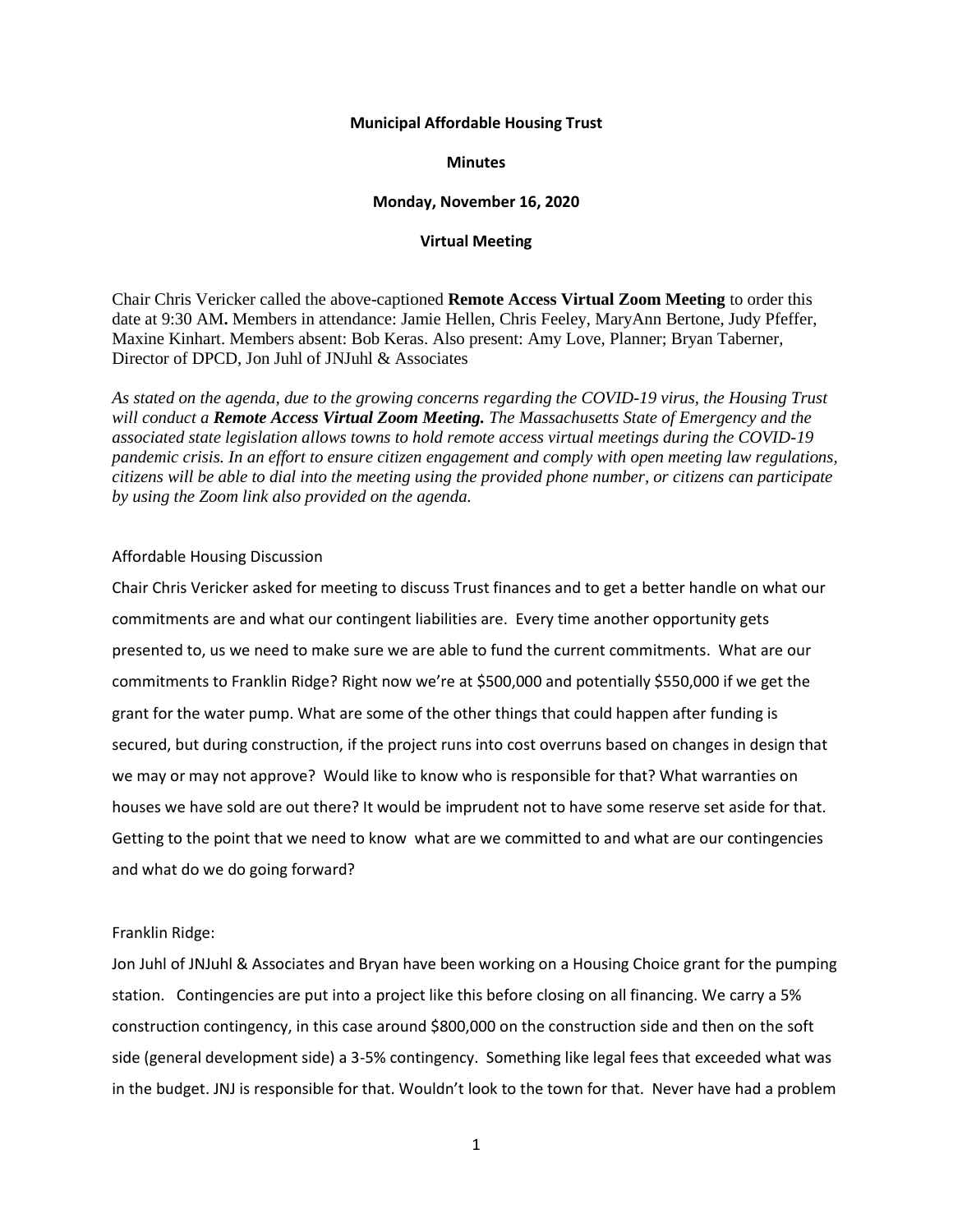of exceeding those contingencies. However, could work it out with DHCD if the costs can be justified. At this particular point, what is in the market right now? We know that there is a substantial single family market and that is because of low interest rates and people working at home instead of their offices that has caused a surge in construction and the fact that factories are not efficient as they once were. The result is significant rising prices in terms of material costs. They have increased substantially in the six months since the pandemic. Bottom line is that should settle itself, with the pandemic and the good news with Moderna and things moving forward with a vaccine, the market might settle down a bit by the time this project gets constructed. We'll have all those numbers in place and agreed with DHCD at that point before we close. I don't look to the town to come back after the fact to bail me out. I have to work it out and make sure that the contractor that gets the bid is basically doing a lump sum contract, inclusive of all things. There are two components on the construction of this, one is the construction of the building itself which I'm very confident in based on years doing this. With new construction, everything is there so the contractor knows what the elements are, based on the plans. The unknown is really in the street, in the site itself. It is our greatest contingency, so we focus on that and do the geotech and everything else necessary to identify the ledge or any other site related issues.

Chris V asked how much have construction costs risen in the last 6 months? Material costs have almost doubled in some cases on the wood costs. Have seen this before in three cycles: 1980s, 1990s, and 2009 when significant issues arose related to recession. The industry wipes itself out in those kinds of circumstances, and competition becomes less and labor and materials costs start to increase. The ones back in 2008, 2009 or 2010 really wiped out the lumber industry because they didn't stay in business. When it came back a few years later, the prices really spiked because there was less competition. There is good news today, the vaccines in the spring, and getting back to normal by the end of 2021. Competition should start to come back with restrictions lifted and so forth. Contractor periodically gets opportunity to bid on the project. All those issues play out driving costs to between \$200 and \$300 per sq. ft. of cost across the board, whether single family house or multi family structure. This project will get a lot of interest and there will be a very competitive process. We will have at least a half dozen maybe even more bidding on this project because it's a good size project and relatively easy and the plans will be pretty well thought out by then.

Discussion of the \$50,000 match. Once we actually have a firm estimate on costs, then we'll know precisely how much of a match we'll really need. We might be going with \$40,000 or \$30,000 and can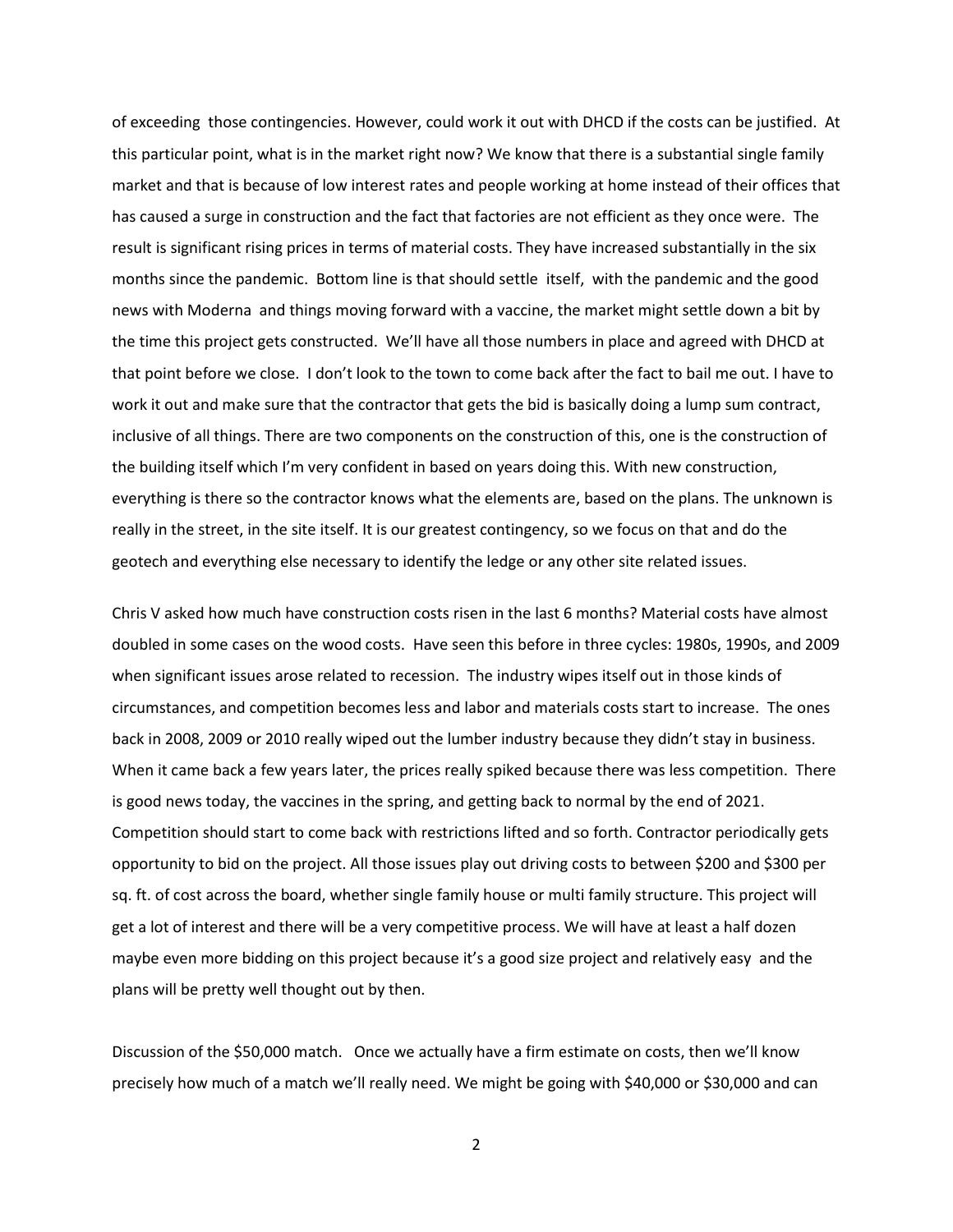save the remainder of those funds. If something were to happen and the town needs an additional few thousand dollars for say, site work or surveyor work, whatever the case may be, it will be there. It's good to hold back some of the money. Until we actually have a firm estimate of what's going to the state, we are not going to know what the dollar match will be. Not going over \$50,000. Numbers coming within a week or so from CDM Smith. Should have a budget before Thanksgiving. Is the pumping station an independent project of Franklin Ridge? So we might end up getting approval before approval of Franklin Ridge? This is all design work for pumping station. Yes, the award is in spring or early summer. If the town gets an award, then we'll have until June 30 of 2022 to complete the design work.

One other thing is the makeup of the units is not finalized because he is not in agreement with state. Because one developer had trouble renting 2 bedroom units, DHCD is a little opposed to them at this point. Jon has proposed 45 1 bedrooms and 15 2 bedrooms based on an understanding of the market. DHCD is a little opposed to the 2 bedrooms component, because one developer ran into trouble with renting 2 bedroom units. DHCD's position is that they should all be 1 bedroom units. We might ultimately have to do that. That is DHCDs position at the moment.

#### **Warranties:**

Would like a better understanding of what warranties we may have out there. Some of the houses that we renovated and sold that we do have a warranty. Is it ten years? Maxine stated that program that we purchased, rehabbed then resold – some talk around DHCD that units should have a five year warranty. The trust said that we would cover them for 5 years. Good news is that the five years on most of those of those units is up. There are 2 from 2016 that are up in 2021. So we technically have limited exposure as far as warranties are concerned.

**Update on 35 Longboard Drive.** Recently we received a copy of a house inspection where there are a lot of issues identified. The sales agent is asking if the town would consider putting some money towards those repairs. The original homeowner died and the daughter is trying to sell unit. The unit originally sold in 2008 or 2009 and there is a lot of equity there. Is it unreasonable to ask daughter to absorb those costs? Judy stated that the property has only one mortgage for about of \$80,000 and the unit is selling for over \$230,000. Tons of equity on this property. It is the seller's responsibility to fix the property up, not the Town's responsibility to do so. Judy does not think we should fix unit, daughter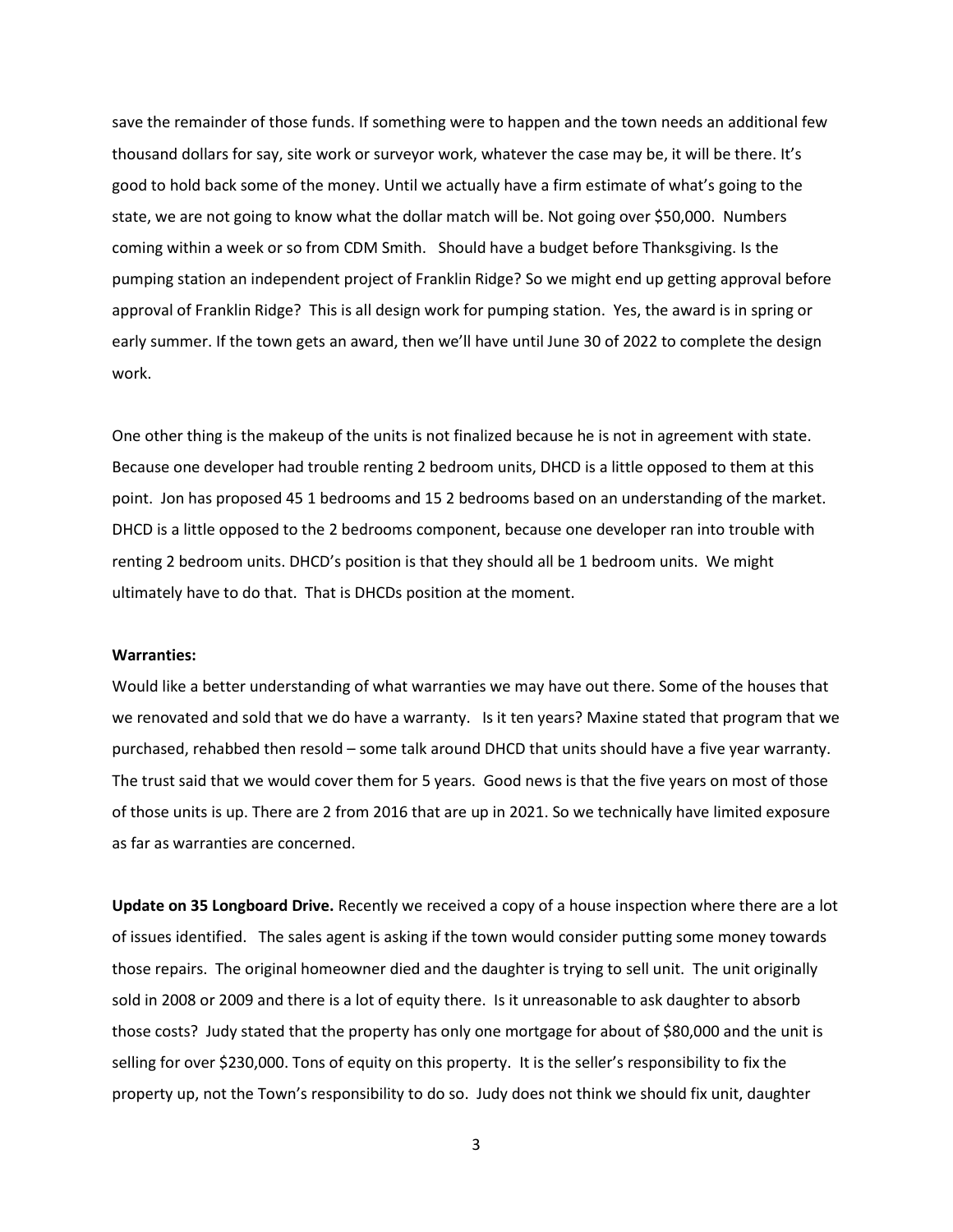should fix it. MaryAnn stated that half of the issues identified in the report are responsibility of the condo association. MaryAnn does not think the Trust should give any money. Chris F. asked whether the town should purchase the unit then fix and sell and also asked why does the seller get to walk away with all the equity? Maxine said she doesn't think they should. Chris V. stated he would not be in favor spending funds to fix without putting a mortgage on the property to get the funds back upon sale. If the condo is not sold within 90 days then the deed rider dictates what happens. One deed rider survives and the condo can be sold to an ineligible purchaser (one that is not income restricted) at the maximum retail price and is still deed restricted. One deed rider dictates that the condo can be sold to anyone at market rate and any funds over the maximum resale price is returned to the town. This happened once with a condo in the Oak Hill Village development. This condo has been for sale over the 90 days. The Department of Housing and Community Development paid for the Condo to be advertised on the MLS system. The sales agent does have an eligible purchaser, but they are the ones asking for relief. **MOTION** by Chris F. to not spend trust funds to help with repairs to 35 Longobardi Drive. **SECOND** by Judy. **ROLL CALL Vote; Chris Feeley – Yes, Judy Pfeffer – Yes, MaryAnn Bertone – Yes, Jamie Hellen - Yes, Maxine Kinhart – Yes, Chris Vericker – Yes. Vote 6-0-0 Unanimous**

**CPA Discussion:** On the passage of CPA, how does it fit in with what our mission is, which is generally focused on affordable housing. Theirs is open space, recreation, and something referred to community housing.

Jamie stated that CPA passed by a decisive vote. This vote was the highest turnout in town history for an election, just under 20,500 folks came out to vote. It was 59% to 41%. There were 8 towns or cities that had the CPA on the ballot and all passed, including Framingham. It is the 20 year anniversary of when CPA was signed into law. This has provided a lot for the communities some excellent stuff. A bylaw proposal is required to go through first. The town is required to put forth a Community Preservation Committee bylaw. The bylaw is basically outlining a CPA committee that is required under the statute. The Council will be looking at this on Wednesday with a second reading in December. There are 5 mandatory seats; one member from the Planning Board, the Historical Commission, Conservation Commission, the Recreation Advisory Board and the Housing Authority with up to 4 more seats with a maximum membership of 9. The Council will look at a draft Bylaw including the Agricultural Committee to have a seat because there is usually the Open Space Committee but Franklin doesn't have one. There will be 3 At-Large appointments. The At-Large appointments will be staggered three year terms. There will be a public posting for the At-Large seats. Appointments should reach the Council sometime in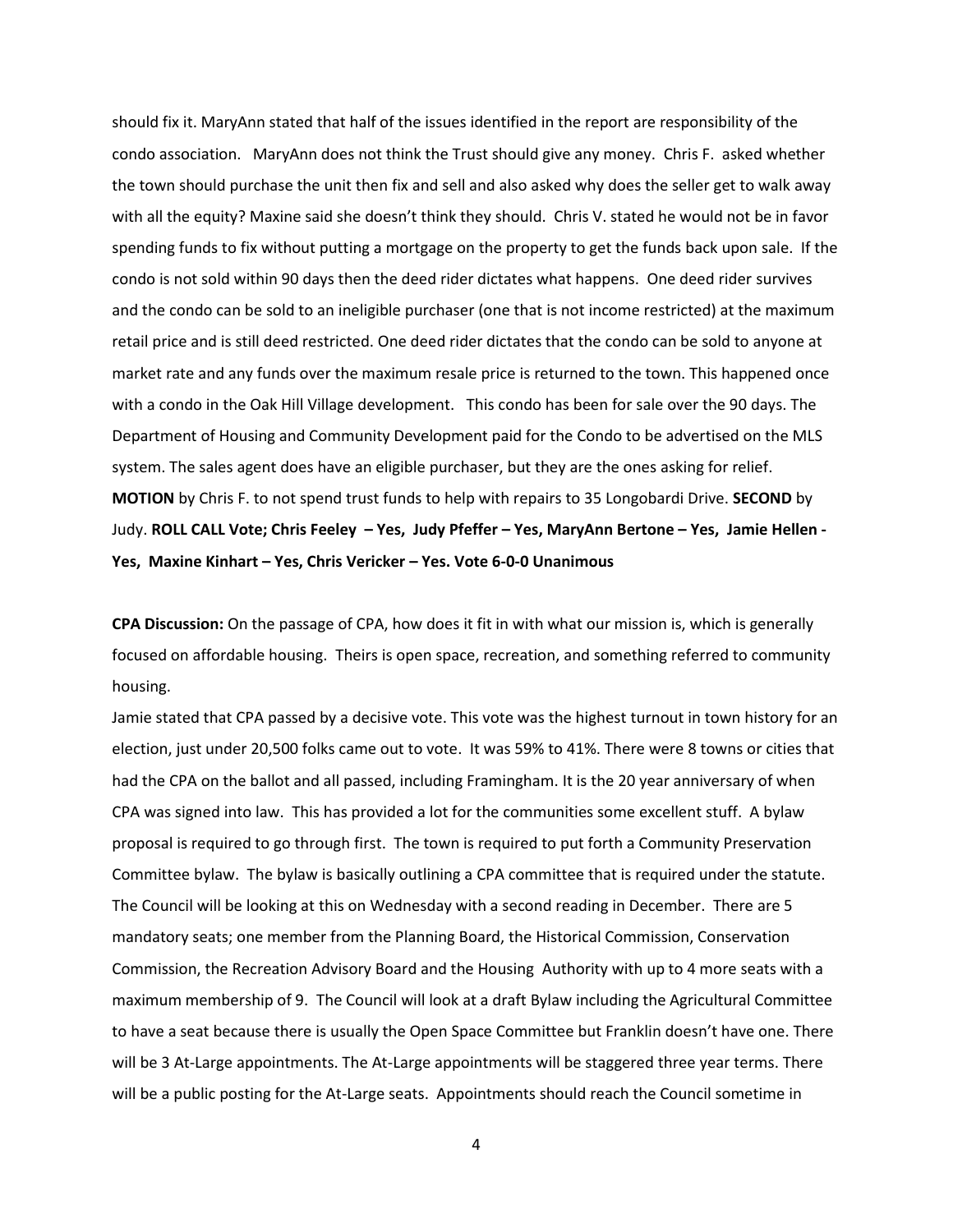February. Important to note that tax collections don't start until July 1, 2021. You need to have a full year of tax collections revenue before the state will give you a match. So it's anticipated that the first match that the town will likely receive is all the way out to October or November 2022. The actual match for most communities last year was 24%. The Community Preservation Coalition believes that the match will likely be higher in the future because of all the real estate transactions. The state matching fund is tied to real estate transactions and those fees have increased over the years due to the housing market. The benefit to the Housing Trust mostly is a funding source. The Trust has about \$380,000. If you think of the CPA as a revenue source, the Trust would likely be the largest beneficiary in town. If you estimate each year 1.25 million in local revenue plus another \$250,000 a year in state matching. In rough numbers, you're looking at 1.5 million a year in CPA funds. 10% of those funds have to be spent each year and set aside for affordable housing. That's a \$150,000 a year. Funds could be expended for Franklin Ridge, a housing study, or Improvements. Chris F. asked if funds have to be spent? They can be set aside every year. Must have 10% for housing, 10% for historic preservation and 10% for open space. The remaining 70% is discretionary. The CPC will make recommendations to Town Council for appropriation each year or recommend to bank it. Maxine questioned the committee composition that has to be formed. Why one seat to the Housing Authority and not the Housing Trust? How does that work? Funds can theoretically be used for a Housing Authority project. You could say to Lisa here's \$50,000 to do xyz. Because the Housing Authority is statutorily in the law as mandated seat, you have to do that. Jamie consulted the Town Attorney on The Trust and his take was there would be an inherent conflict of interest because the Housing Trust will likely be one of the primary recipients of the funds and therefore having a person on the outside of the actual decision making process of the committee would make the most sense. The Trust will likely present before the CPC to request funding. A lot of our community will be looking to this Board for guidance with the most knowledge of the issues surrounding affordable housing. You can bank funds for 4 or 5 years to get a bigger bang for the buck. You can also apply for funds from the 70%. The new committee is going to have a lot of questions, about how things work. It is important to point out that you can borrow against future revenues. Chris F. stated the Housing Authority has voted to appoint him to the Committee Preservation committee. Will he need to recuse himself on Housing Trust matters? Need to seek an ethics opinion.

Chris V. asked if the Trust has any revenue sources out there. Franklin is turning into a market rate community. When the housing market settles its becoming a more affluent Metrowest suburb. Bigger homes, more expensive homes, condos and apartments – all market rate. Did move Inclusionary